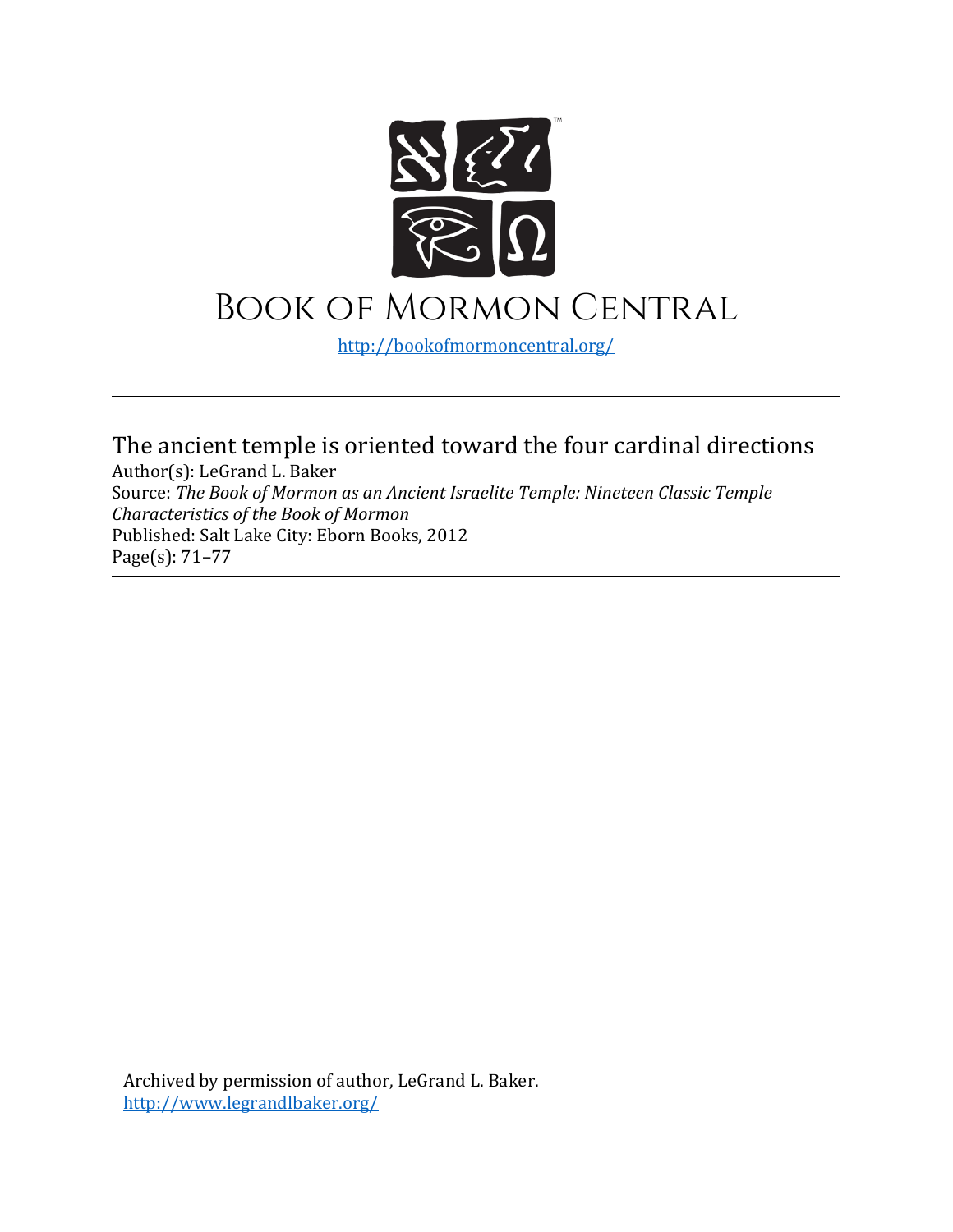*6. "The temple is oriented toward the four world regions or cardinal directions, and to various celestial bodies such as the polar star. As such, it is, or can be, an astronomical observatory, the main purpose of which is to assist the temple priests in regulating the ritual calendar."*

"A ritual calendar": the Book of Mormon itself is to the initiated a detailed sequential description of the way—of the stations along the path we must follow—to come into the presence of God. As the position of the stars, the light of the sun, and the phases of the moon taught the ancient priests the order of things, so the Book of Mormon teaches one where one's Self is in his personal movement through the sequence of the cosmic myth and the reality of the ancient temple drama. The sequence is universal in that it is the same for everyone.

Yet it is individualistic in every detail. For even though the mountain is the same, every person climbs it at a different pace, stops to rest at a different place, or pauses to admire a different panoramic view—or at times to marvel at the glory in the minute beauty of just one columbine. The Book of Mormon abounds with magnificent panoramas and with individual flowers. Even though it offers each person an ascent that is so very personalized, there is a formality of the sequence of events and progressive stations it recommends. It presents a more perfect pattern by which we may structure our lives than could ever be deduced from the stars, or could ever be incorporated into the physical structure of any building. In this regard, the Book of Mormon is a more perfect temple than any actual building could ever be.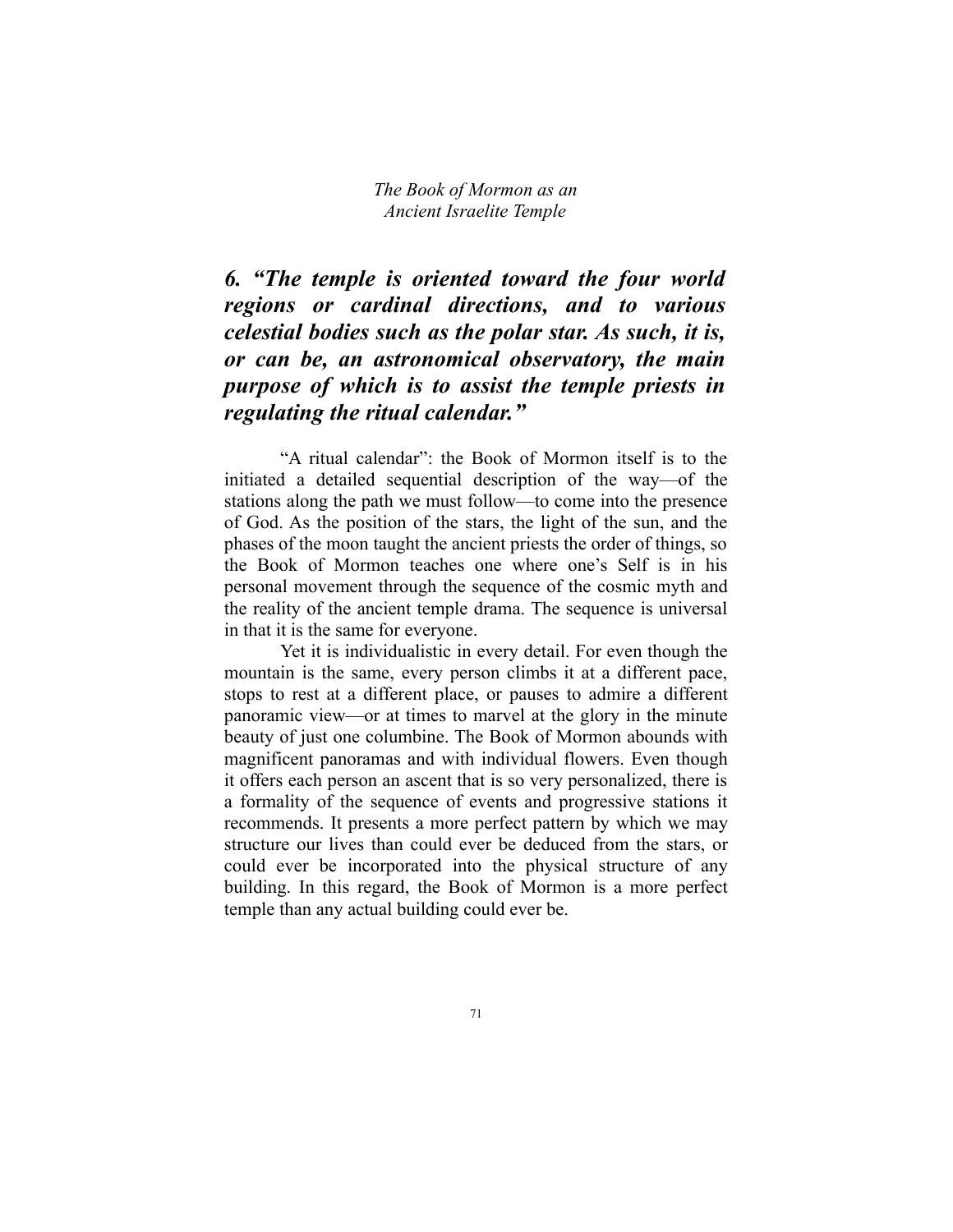*The Book of Mormon as an Ancient Israelite Temple*  $\mathcal{L}_\text{max}$  , and the contract of the contract of the contract of the contract of the contract of the contract of the contract of the contract of the contract of the contract of the contract of the contract of the contr

## *6b)The earthly temple is also seen as a copy or counterpart of a heavenly model.*[52](#page-2-0)

There is a Temple in Kolob with a throne where the Father presides, and another from which the Savior conducts the affairs of the Council in Heaven. Ezekiel tried to describe the throne, but his words fell short of their purposes (Ezekiel 1:26-28).

Often, prophets who return to the Council in vision mention the throne. Two examples are Isaiah's own account:

> 1. I saw also the Lord sitting upon a throne, high and lifted up, and his train filled the temple. 2. Above it stood the seraphims: each one had six wings (Isaiah 6:1b-2a).

And Nephi's description of Lehi's vision:

8. ...and he thought he saw God sitting upon his throne, surrounded with numberless concourses of angels in the attitude of singing and praising their God (1 Nephi 1:8).

<span id="page-2-0"></span><sup>52</sup>The references in this footnote attest to the ancient belief that Solomon's temple was built to represent the temple of God, and its throne, his throne. That celestial temple is understood to be the place where the Council in Heaven met. Paul alludes to that in the first chapter of Ephesians, and Joseph Fielding Smith (quoted below). In the poetic version of D&C 76, the Prophet Joseph identified the place where the Council met as Kolob(also quoted below). See Lundquist, "Cosmic Sanctuary," in "Temple, Covenant, and Law," 289-291; Nibley, "Circle and the Square," *Temple and Cosmos,* 139-172; Nibley,"What Makes a Temple? The Cosmic Plan," in "What Is a Temple?" 22-25; Parry, Jay A. and Donald W. Parry. "The Temple in Heaven: Its Description and Significance." In *Temples of the Ancient World*, edited by Donald W. Parry, ed. (Salt Lake City: Deseret Book, 1994), 515-532.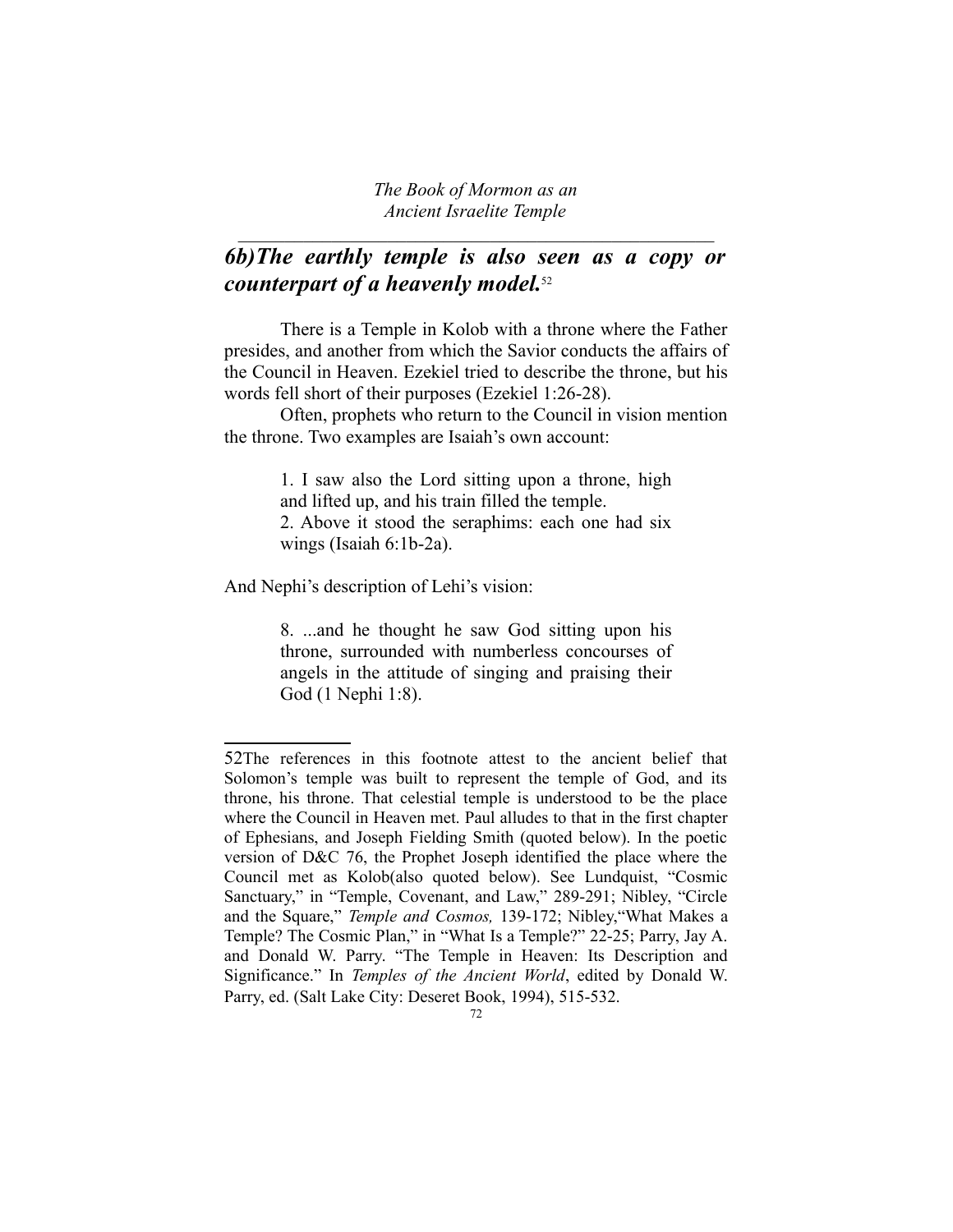When Solomon built his Temple, its Holy of Holies contained a throne that represented the throne of God. On either side were two great cherubim  $(1 \text{ Kings } 6)^{53}$  $(1 \text{ Kings } 6)^{53}$  $(1 \text{ Kings } 6)^{53}$  Some scholars say they guard the throne, others suggest they are to be God's messengers. They serve the same function as members of the Council in Heaven, so probably represent members of that Council.

In February 1843, the Prophet Joseph wrote in poetry form his personal version of the  $76<sup>th</sup>$  section of the Doctrine and Covenants. The poem, called *A Vision*, was published in the *Times and Seasons*, February 1, 1843, and republished in the *Millennial Star*, August, 1843. It is full of references to sacred space, sacred time, the heavenly temple, and the throne of God. Following are two groups of stanzas from that poem. In the first, the Prophet identifies Kolob as the seat of the Council in Heaven.

> His throne is the heavens—his life-time is all Of eternity *now,* and eternity *then*; His union is power, and none stays his hand, The Alpha, Omega, for ever. Amen.

For thus saith the Lord, in the spirit of truth, I am merciful, gracious, and good unto those That fear me, and live for the life that's to come: My delight is to honour the Saints with repose,

That serve me in righteousness true to the end; Eternal's their glory and great their reward. I'll surely reveal all my myst'ries to them —

<span id="page-3-0"></span><sup>53</sup>Seraphims and cherubims are symbolic creatures who attend the throne of God. Cherubims were embroidered on the great veil of both Moses's Tabernacle and Solomon's Temple. They are symbols representing the members of the Council in Heaven. Their wings represent their power to move and to act, as in D&C 77:4.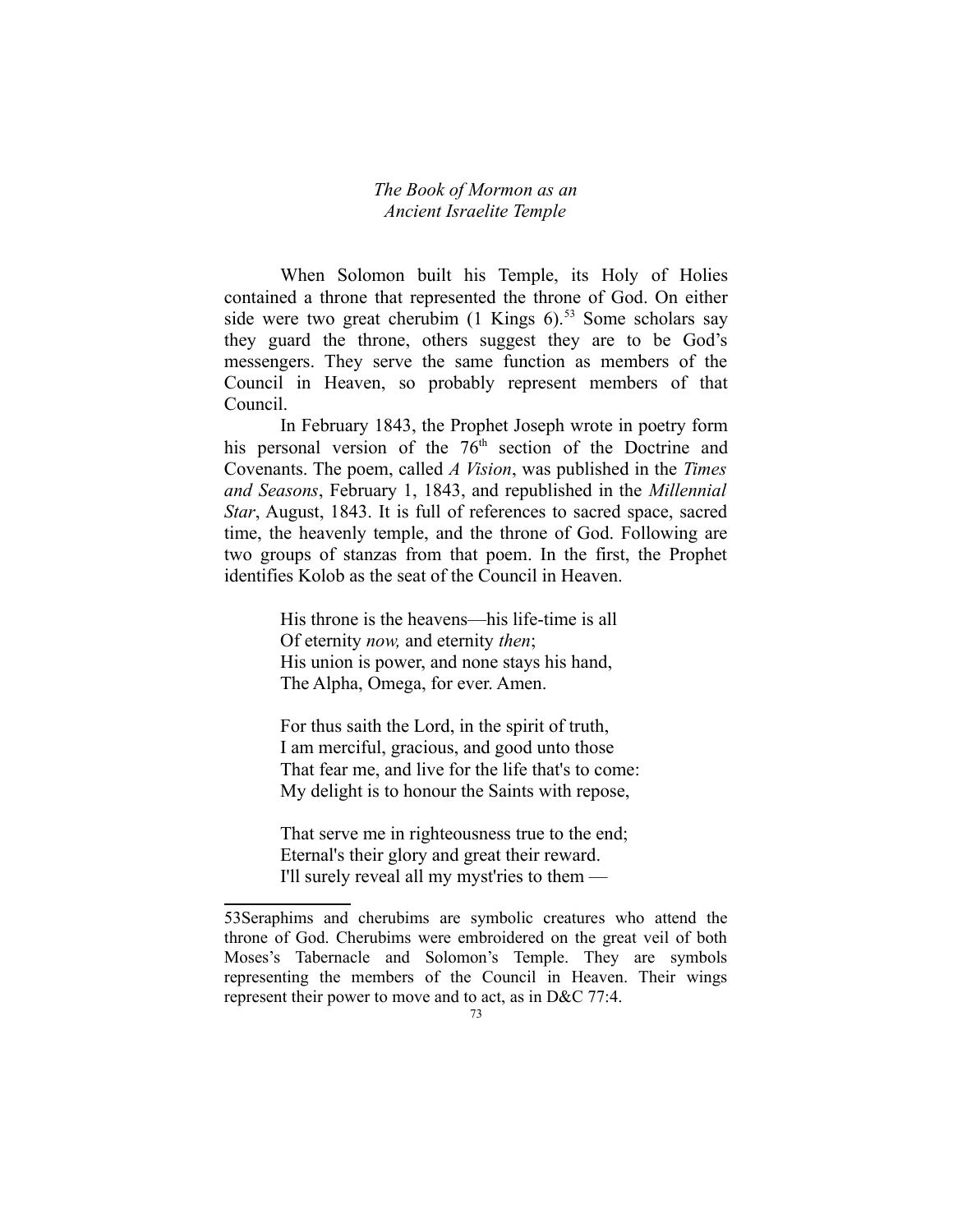*The Book of Mormon as an Ancient Israelite Temple*  $\mathcal{L}_\text{max}$  , and the contract of the contract of the contract of the contract of the contract of the contract of the contract of the contract of the contract of the contract of the contract of the contract of the contr

The great hidden myst'ries in my kingdom stor'd;

From the council in Kolob, to time on the earth, And for ages to come unto them I will show My pleasure and will, what the kingdom will do Eternity's wonders they truly shall know.

Great things of the future I'll show unto them, Yea, things of the vast generations to rise; For their wisdom and glory shall be very great, And their pure understanding extend to the skies.<sup>[54](#page-4-0)</sup>

In the second set he bears his testimony.

Hosanna, for ever! They open'd anon, And the glory of God shone around where I was; And there was the Son at the Father's right hand, In a fulness of glory and holy applause.

I beheld round the throne holy angels and hosts, And sanctified beings from worlds that have been, In holiness worshipping God and the Lamb, For ever and ever. Amen and amen.

And now after all of the proofs made of him, By witnesses truly, by whom he was known, This is mine, last of all, that he lives; yea, he lives! And sits at the right hand of God on his throne.

And I heard a great voice bearing record from heav'n, He's the Savior and only begotten of God; By him, of him, and through him, the worlds were all made,

<span id="page-4-0"></span>54Joseph Smith, *A Vision*, published in the *Times and Seasons*, February 1, 1843.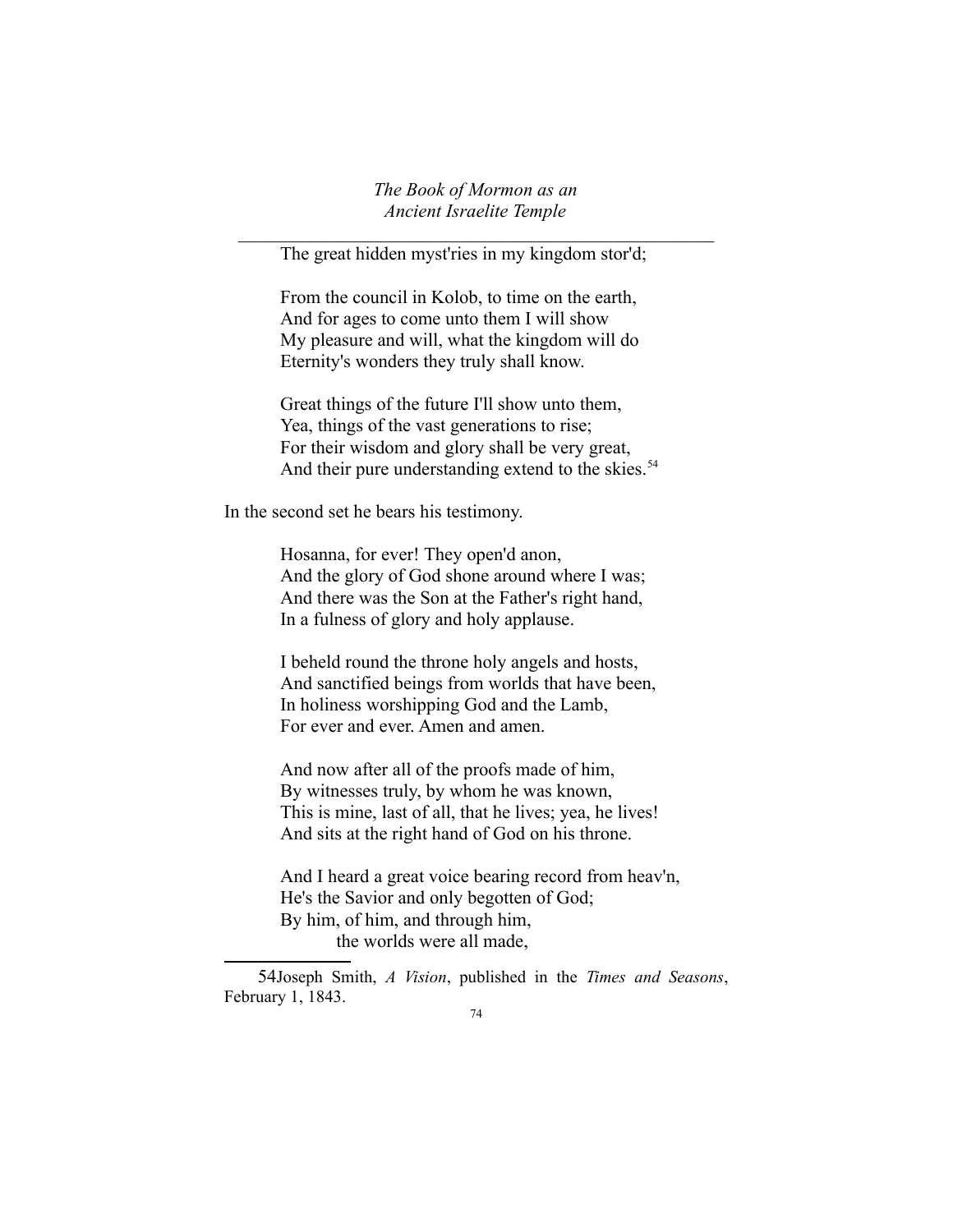Even all that career in the heavens so broad.

Whose inhabitants, too, from the first to the last, Are sav'd by the very same Savior of ours; And, of course, are begotten God's daughters and sons By the very same truths and the very same powers.<sup>[55](#page-5-0)</sup>

While we have no extensive description of the heavenly temple itself, we do know something of its purposes. One such description of its purposes occupies the whole first chapter of Ephesians. Verses 20-22 identify the place:

> 20. Which he [the Father] wrought in Christ, when he [the Father] raised him [the Savior] from the dead, and set him [the Savior] at his [the Father's] own right hand in the heavenly places, 21. Far above all principality, and power, and might, and dominion, and every name that is named, not only in this world, but also in that which is to come: 22. And hath put all things under his feet, and gave him to be the head over all things to the church (Ephesians 1:20-22).

The event described there is the enthronement of the resurrected Savior, the place, then, must be the Father's throne room, which is the Holy of Holies in the heavenly temple. With that understanding of the phrase, "heavenly places," Paul's introduction takes on a celestial, pre-mortal meaning:

> 3. Blessed be the God and Father of our Lord Jesus Christ, who [the Father] hath blessed us with all spiritual blessings in heavenly places in Christ:

<span id="page-5-0"></span><sup>55</sup>Joseph Smith, *A Vision*, published in the *Times and Seasons*, February 1, 1843.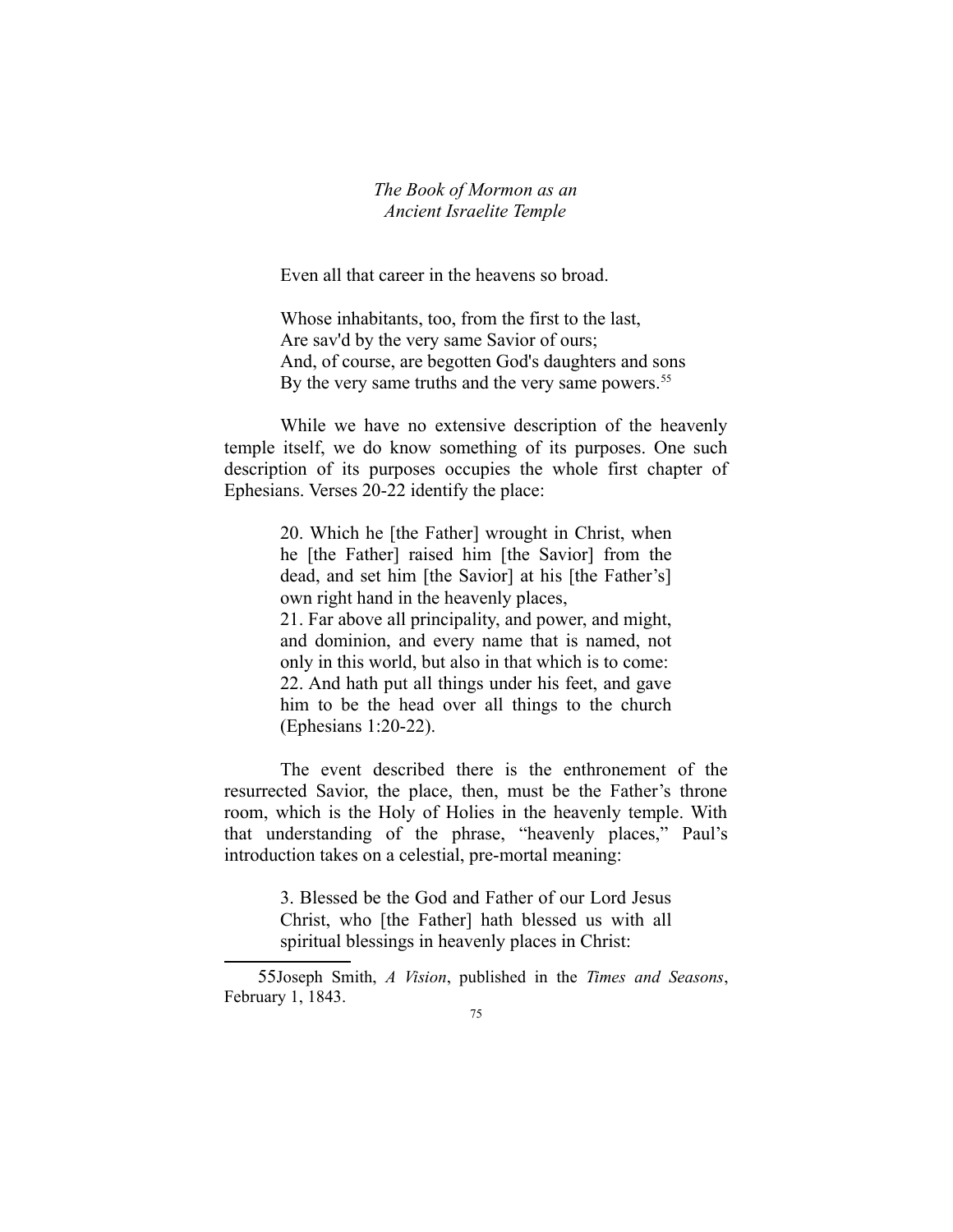*The Book of Mormon as an Ancient Israelite Temple*  $\mathcal{L}_\text{max}$  , and the contract of the contract of the contract of the contract of the contract of the contract of the contract of the contract of the contract of the contract of the contract of the contract of the contr

4. According as he [the Father] hath chosen us in him [the Savior] before the foundation of the world, that we should be holy and without blame before him in love (Ephesians  $1:3-4$ ).<sup>[56](#page-6-0)</sup>

In support of the idea that there was a church organization with enabling ordinances in the pre-mortal spirit world, President Joseph Fielding Smith explained:

> During the ages in which we dwelt in the pre-mortal state we not only developed our various characteristics and showed our worthiness and ability, or the lack of it, but we were also where such progress could be observed. It is reasonable to believe that there was a Church organization there. The heavenly beings were living in a perfectly arranged society. Every person knew his place. Priesthood, without any question, had been conferred and the leaders were chosen to officiate. Ordinances pertaining to that pre-existence were required, and the love of God prevailed.<sup>[57](#page-6-1)</sup>

He then quoted Ephesians 1:3-4. He might also have used I Nephi 20 & 21, Isaiah 61:1, D&C 93:21-23, Alma 12-13, Isaiah 6, or Psalm 23. There was, in that world of "green pastures" and "still waters," a clearly defined "way"— "the paths of righteousness."<sup>[58](#page-6-2)</sup>

As Ephesians opens a portal that calls to our remembrance the ordinances and covenants of our pre-mortal experiences, Alma

<span id="page-6-0"></span><sup>56</sup>For a discussion of Ephesians 1 and our premortal covenants see Baker and Ricks, *Who Shall Ascend into the Hill of the Lord* (2011 edition), 549-54.

<span id="page-6-1"></span><sup>57</sup>Joseph Fielding Smith, *The Way to Perfection* (Genealogical Society of Utah,1949), 50-1.

<span id="page-6-2"></span><sup>58</sup>For a discussion of Psalm 23 see Baker and Ricks, *Who Shall Ascend into the Hill of the Lord* (2011 edition), 431-41.